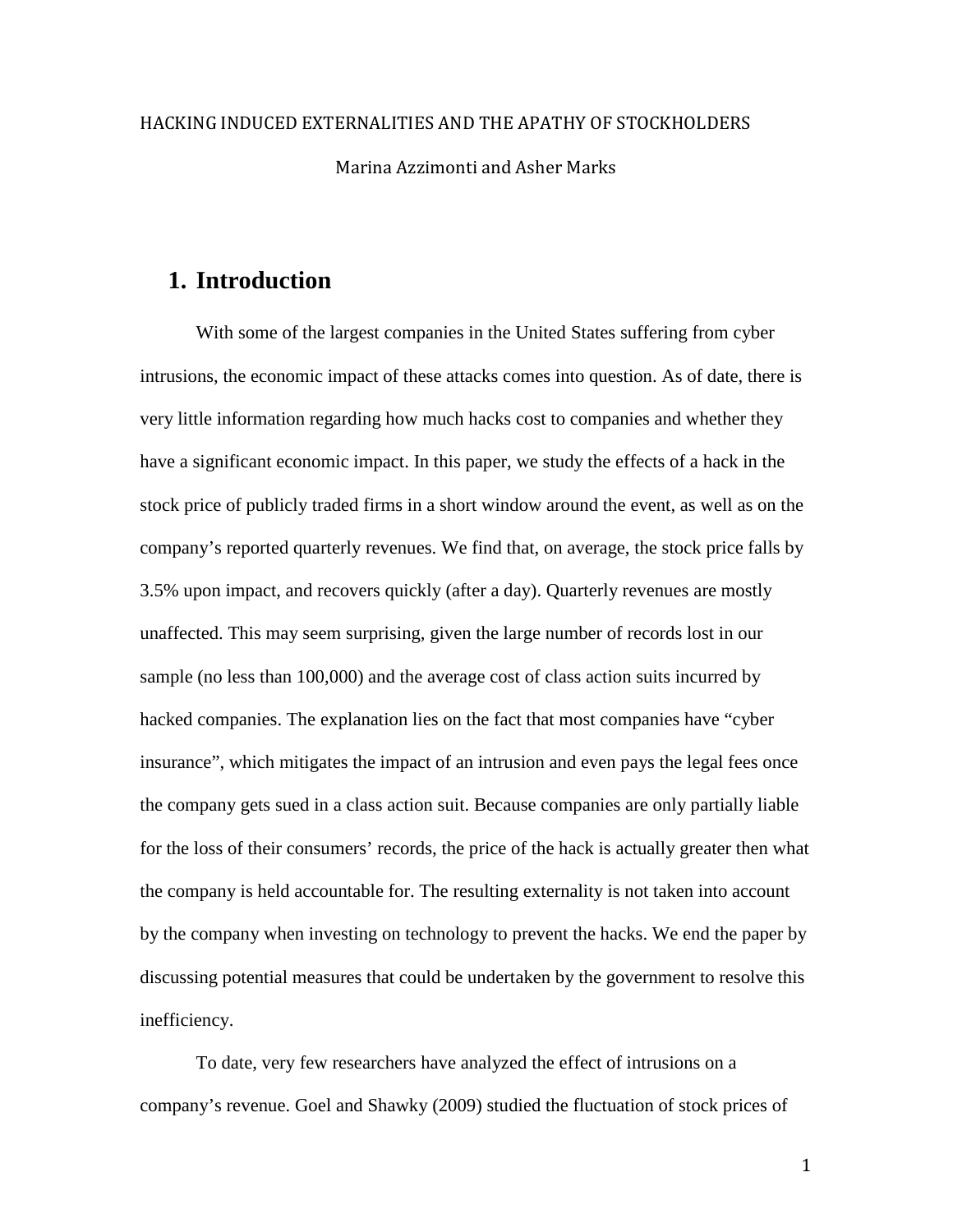publicly traded companies to look for patterns caused by a hack<sup>[1](#page-1-0)</sup>. The IEEE  $(2011)$ focused on the announcement of software vulnerabilities and the relation of the announcement to the firm's market price. Gordon, Loeb, Lucyshyn, and Zhou (2015) performed a cost-benefit analysis of information security investments. Bauera and van Eetenb (2009) formalized the nature of the externality in a theoretical model.

# **2. What is Hacking?**

President Obama made a statement after the Sony hack in 2014 calling the cyber threat "one of the most serious and economic and national security challenges we face as a nation." Over the past decade, malicious cyber intrusions have become the biggest source of credit card and identity fraud. With over 760,000-recorded hacks since 2005, companies and governments are struggling to formulate methods for which to detect and prevent cyber hacking with the hopes of mitigating potential fallout for the effected consumer.

The most effective cyber intrusion technique is called "Spear Phishing." The hacker sends a legitimate looking email to thousands of recipients with the hopes of one recipient opening the email. Once the email and/or attachment is opened, malware is spread throughout the targeted system and the hacker gains access to restricted data. Hackers typically use an infected computer to spread the virus to the entire system by embedding the code into the servers and igniting a ripple effect  $2$ . This technique was put to the test against Google in 2014, which resulted in the largest data breach in Google's history.

<span id="page-1-0"></span> <sup>1</sup> See also Garg, Curtis, and Halper (2003)

<span id="page-1-1"></span><sup>2</sup> http://www.cnbc.com/id/48087514/page/1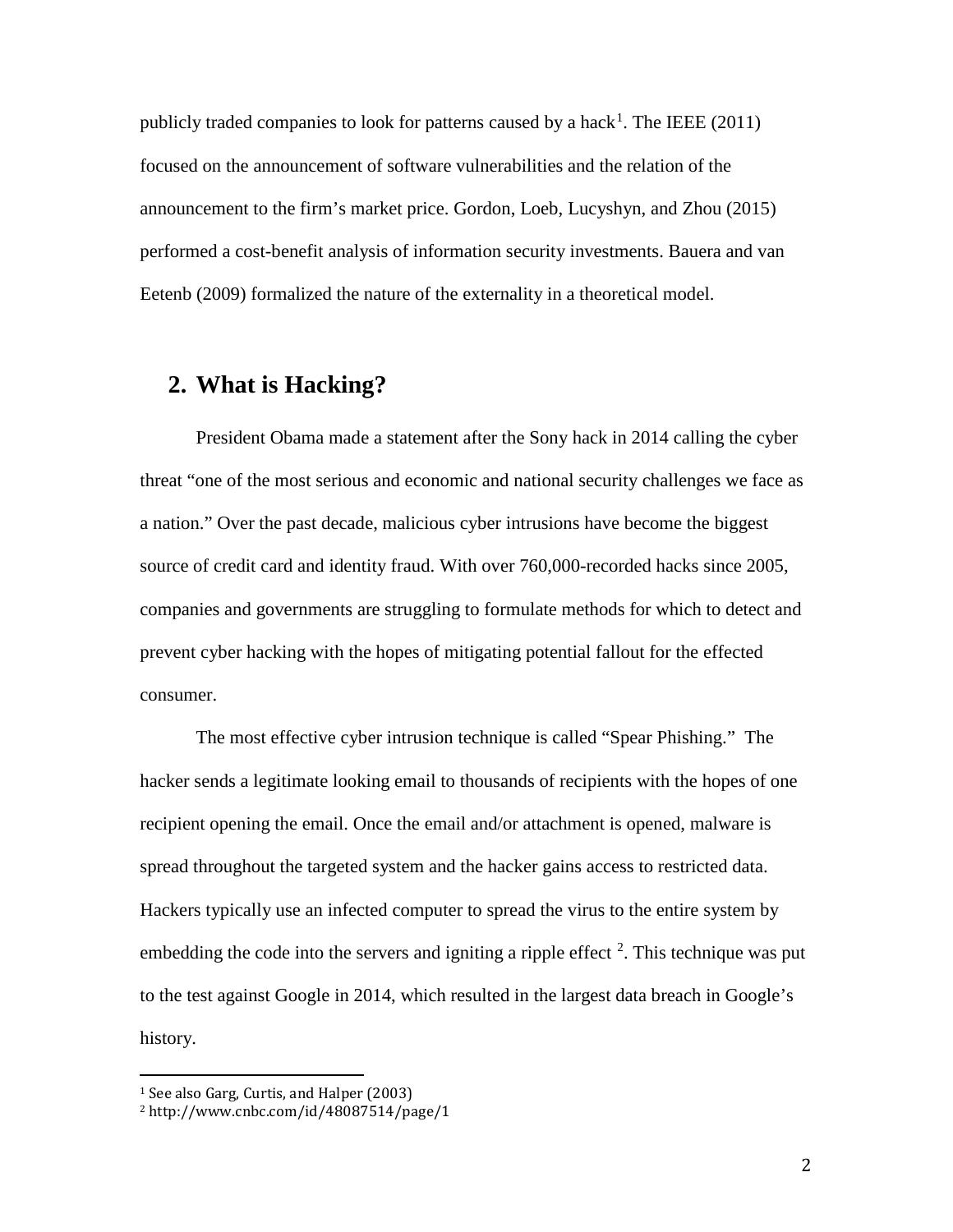### **3. Empirical Analysis**

## **3.1 Data**

The database is constructed for the period 2005-2015. We obtained the list of hacked companies using an online database created by Privacy Rights Clearinghouse<sup>[3](#page-2-0)</sup>. The initial list, which contains 760,000 hacks, was narrowed down according to the following criteria:

- i. Only publicly traded companies who suffered hacks with more than 100,000 records lost were considered.
- ii. We focused on "All Hacking or Malware Attacks" of businesses and healthcare companies since 2005<sup>[4](#page-2-1)</sup>.

iii. Data breaches had to be caused by intentional hacking by a third party. Focusing on data breaches caused by intentional hacking by a third party, the data set can be narrowed down to 750 hacks in the last ten years. We restricted the sample consider to publicly traded companies because the Securities and Exchange Commission requires all publicly traded companies to release quarterly and annual financial reports including stock prices and unexpected expenses. Due to the availability of this vital information, only publicly traded companies in the United States could be accurately analyzed. The limit of data loss greater than 100,000 records was set as any smaller amount would be unquantifiable using financial modeling. Overall, only 33 companies in the last ten years

<span id="page-2-0"></span> <sup>3</sup> "Privacy Rights Clearinghouse." N.p., n.d. Web. 08 May 2016.

<span id="page-2-1"></span><sup>4</sup> http://www.privacyrights.org/data-breach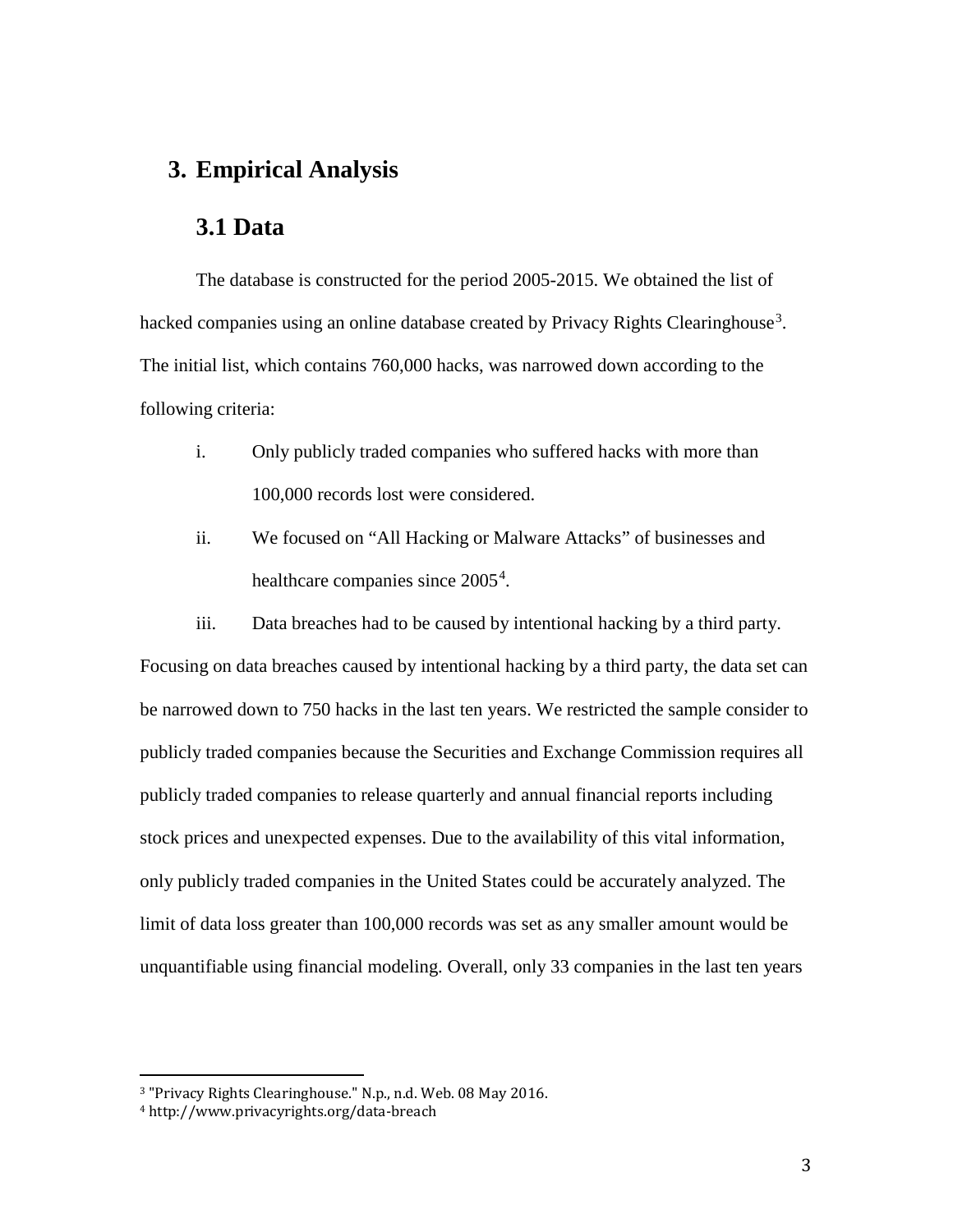had data losses greater than 100,000 records, were publicly traded domestically, and reported the cyber intrusion to the public.

The historical stock quotes of the 33-targeted companies were extracted from 'Yahoo Finance!' for a window around the event. The "date of the hack" is defined as the date in which the hack was made public. We use this date because we are interested in the effect on its stock market price is considered was used to pull the stock prices and volume of shares traded for the timeframe of the hack. Due to the short-term nature of the hack, stock information was gathered for three business days before the intrusion, the day the intrusion was made public, and then three days post intrusion.

#### **3.2 Prominent hacks and Event Study**

In 2009, Heartland Payment Systems suffered a large cyberattack in which 130 million credit card records were stolen. The Federal Bureau of Investigation ruled that they could not locate the perpetrators. Their stock price dropped 39.7% the day after the hack, and increased to a 7[5](#page-3-0)% drop three months later<sup>5</sup>. Estimated expenses from the intrusion were \$12.6 million.

Surprisingly, most companies *do not* suffer important decreases in stock prices once their cyber breach is announced. In 2013, the Associated Press's (AP) Twitter account was hacked. The AP's stock dropped 0.88% in an hour but leveled off with the price pre-hack soon after. In 2015, Anthem Insurance Corporation was hacked resulting in the loss of 80 million records containing social security numbers, addresses, date of

<span id="page-3-0"></span> <sup>5</sup> [http://www.bloomberg.com/bw/stories/2009-07-06/lessons-from-the-data-breach-at](http://www.bloomberg.com/bw/stories/2009-07-06/lessons-from-the-data-breach-at-heartlandbusinessweek-business-news-stock-market-and-financial-advice)[heartlandbusinessweek-business-news-stock-market-and-financial-advice.](http://www.bloomberg.com/bw/stories/2009-07-06/lessons-from-the-data-breach-at-heartlandbusinessweek-business-news-stock-market-and-financial-advice) Also see Armerding (2016)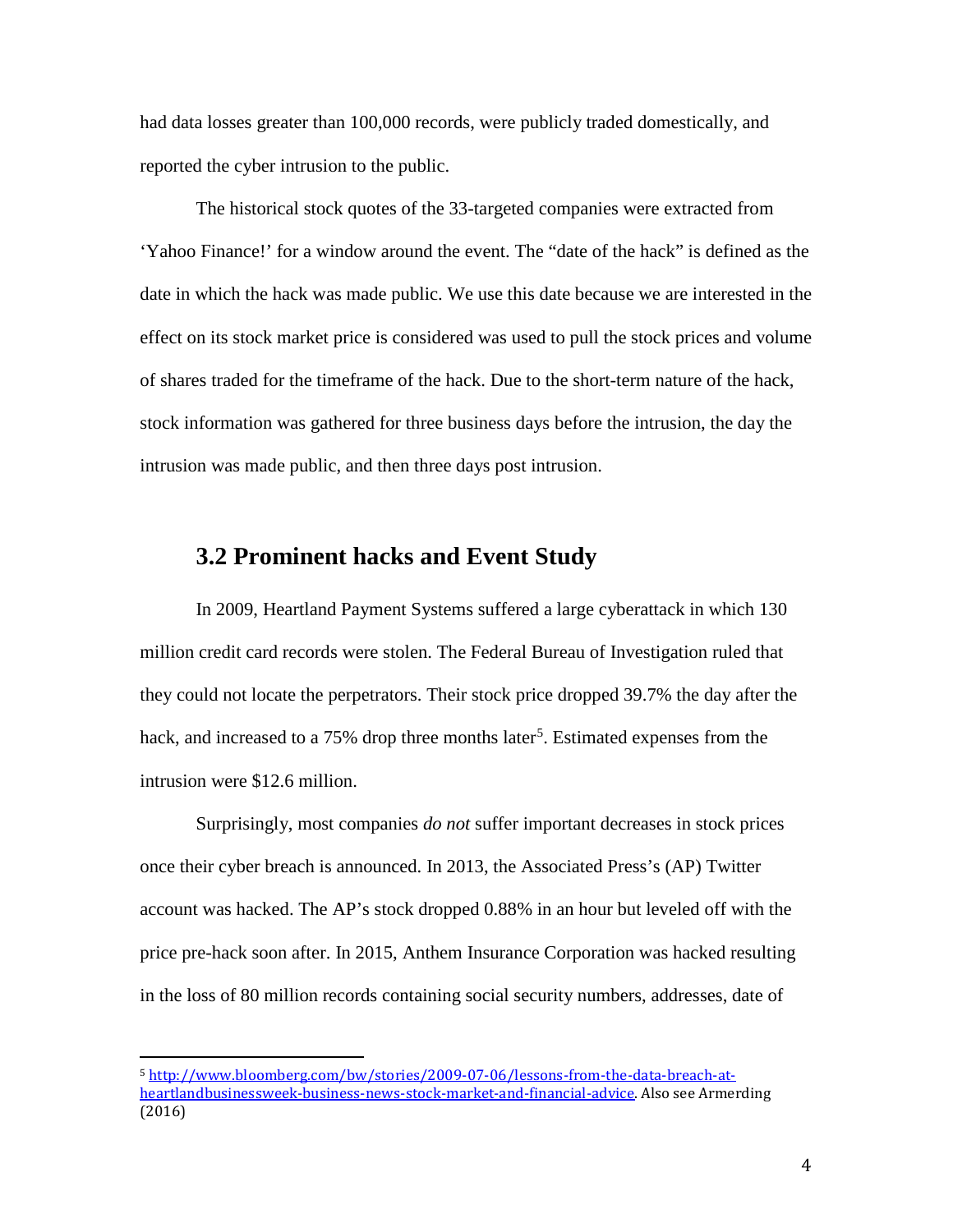births, medical history records, and other sensitive information. This hack was the largest in 2015, but the pattern was similar. On the date of the hack, the stock fell from \$136.65 to \$135.11. Two days after the hack, the stock price fell to \$134.31, a total loss of 1.7%. Three days after the hack, prices rose to 1.09% above pre-attack prices.

The biggest hack in recorded history occurred in 2013 when Adobe Systems was hacked leading to 152 million records. The stock price drop for the largest hack in history was only 3.8%.

To analyze this more systematically, we performed an event study by computing the average decline in stock prices for our sample in a three-day window around the hack. The result is depicted in Figure 2. Consistently with the descriptive analysis above, we find that when all hacked companies are considered, the average decline in stock prices is small, around 3.5%.



*Figure 1: Event Study (date of the hack indicated by time=0)*

With the exception of Heartland Payment Systems's hack, we find that the effect of cyber-attacks in stock prices is negligible and incredibly short-lived. This raises the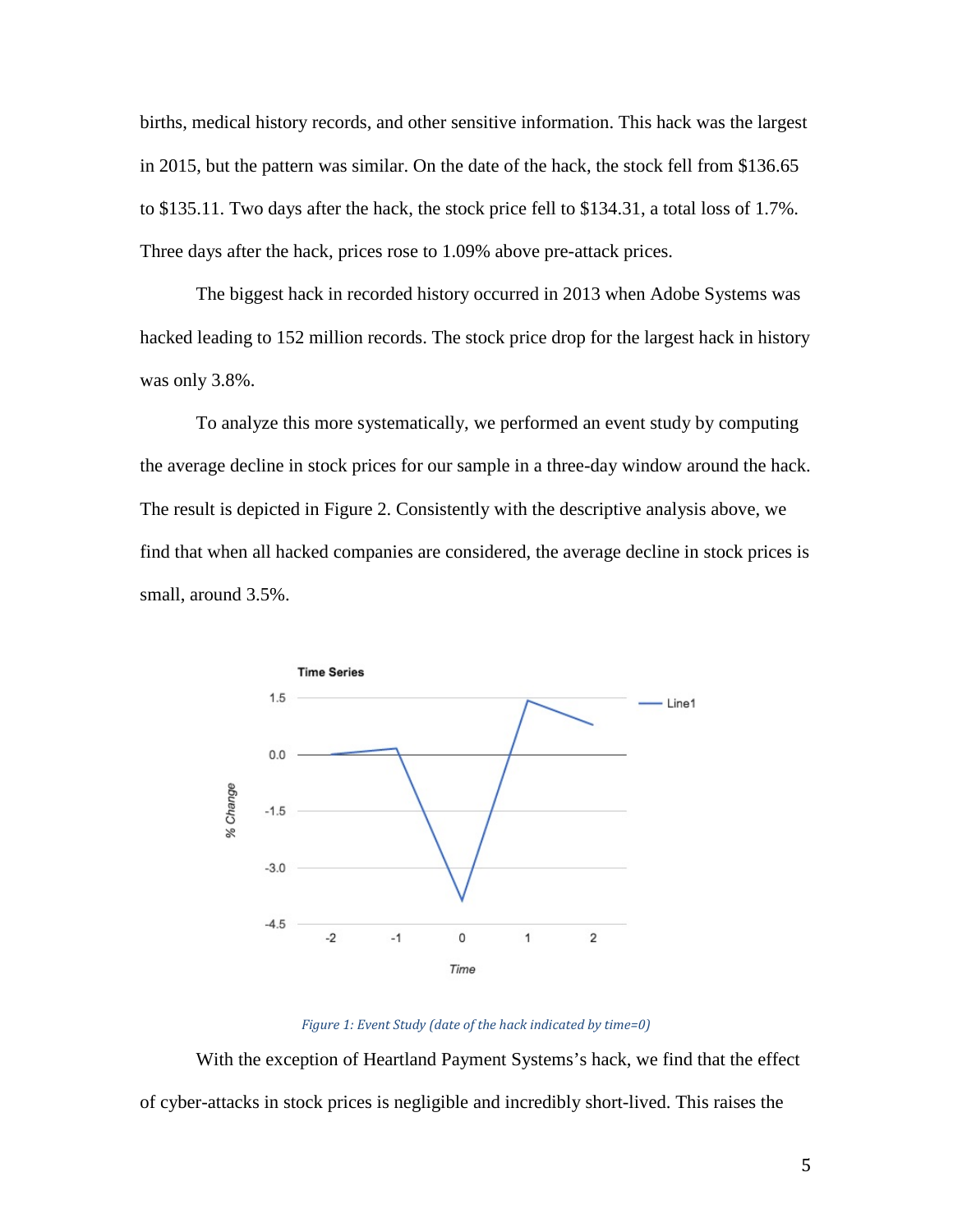question of why has the public sector become apathetic to hacks. The answer lies on the fact that soon after Heartland Payment Systems's cyberattack, companies began to invest in *cyber insurance*. This new investment has mitigated damage and reduced the average price drop to less than 3%.

#### **4. How are firms reacting to cyber-attacks?**

Companies are doing very little to counteract the threat of cyber intrusions. JP Morgan spends \$2.5 billion on cyber security, which is less than 2% of their annual revenue. In 2013<sup>[6](#page-5-0)</sup>, insurance companies spent \$684 per employee in cyber protection and information security. The largest hacks have targeted financial institutions and those firms only spend \$553 per employee. It is interesting to note that firms find it more cost effective to cover expenses related to a hack occurred rather than investing on preventing it. Because much of these costs are covered by cyber insurance, investors do not suffer loses on dividends or observe large effects on profits. A medium sized financial company like Brown Brothers pays a little over a million dollars a year in exchange for \$50 million worth of insurance coverage. The fee for the insurance is filed as an average expense and therefore protects them from a financial blowback if hacked.

It is estimated that JP Morgan's large cyber intrusion in 2013 costed \$110 million. This price tag includes lawyer fees from litigation and the price of fixing the issue. If the company had to pay that bill, the stocks would have been significantly affected and would have taken months to recover. However, JP Morgan pays over \$5 million a year in cyber insurance, which buys about \$100 million coverage. As a result, the company paid

<span id="page-5-0"></span> <sup>6</sup> http://www.wsj.com/articles/financial-firms-bolster-cybersecurity-budgets-1416182536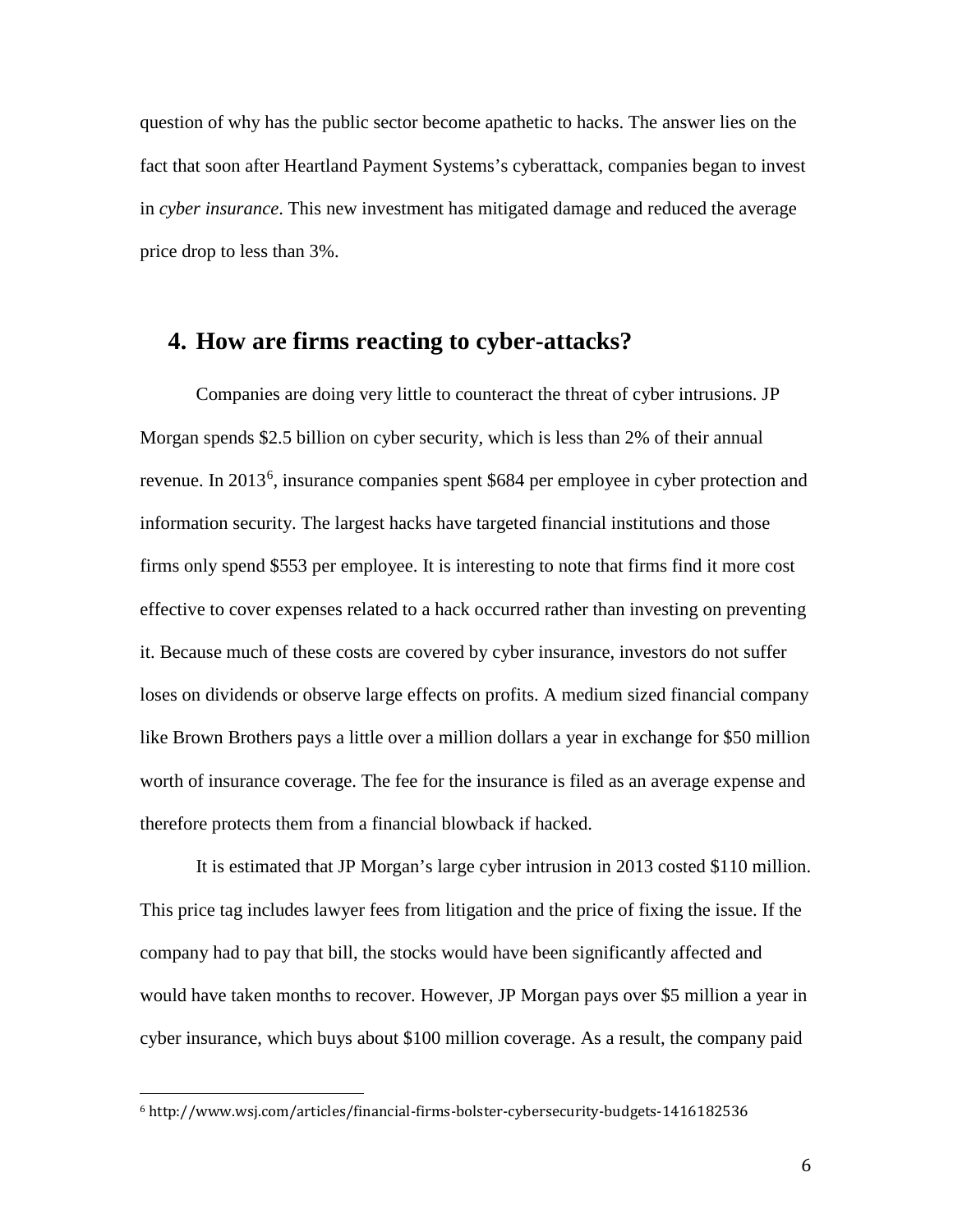about \$10 million for the hack, which is less than 0.05% of their revenue. This very low price tag implies that a hack does not impose a significant enough expense shock for investors to care.

When analyzing the effects of hacks into quarterly revenues of companies in our sample, we find basically no difference between the quarter of the hack and a window around the event (details omitted, but available upon request). The reason being that the price of insurance is included as a normal expense, and as long as the company reports being hacked, it does o not incur additional fines from government regulators. Hacked companies, therefore, do not suffer unexpected expenses due to the hack.

### **Government Policies**

The New York State Department of Finance and the federal Office of the Comptroller of the Currency took steps in 2014 to deal with cyber intrusions. Both organizations are requiring publicly traded companies to purchase cyber insurance. The hope is that by having insurance, companies can plan for the annual expense and therefore will not result in layoffs or stock decreases if hacked and uninsured.<sup>[7](#page-6-0)</sup> The problem with this approach is that the insurance protects the company's interests but not the interests of the consumers whose records are stolen.

Requiring spending on cyber defense would protect consumers as well, by making companies internalize the externality of records lost. Alternatively, stating that companies cannot pay legal fees and government fines with insurance money could motivate companies to mitigate the risk and increases cyber security defenses.

#### **5. Conclusion**

<span id="page-6-0"></span><sup>&</sup>lt;sup>7</sup> See Bolot and Lelarge (2009) for an interesting environment in which by forcing companies to buy insurance, they have incentives to invest in preventing cyber-risks as well.